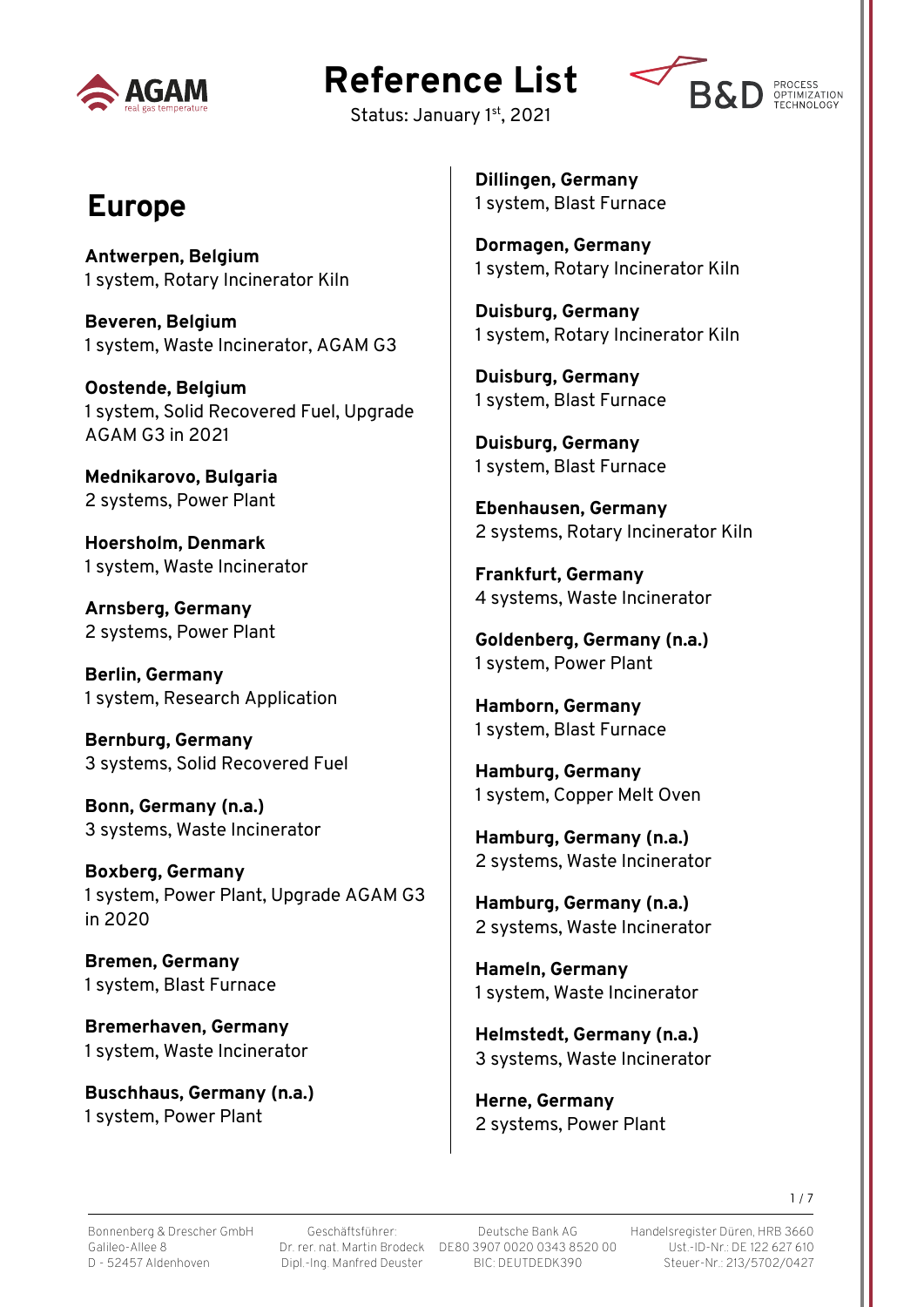

**Hürth, Germany** 1 system, Wood Incineration, AGAM G3

**Ingolstadt, Germany (n.a.)** 2 systems, Waste Incinerator

**Karlsruhe, Germany** 1 system, Chemical Plant

**Karlsruhe, Germany** 1 system, Research Application, AGAM G3, high pressure application at 40 / 80 bar

**Karlsruhe, Germany** 1 system, Research Application

**Karsdorf, Germany** 1 system, Clinker Cooler

**Kehl, Germany** 2 systems, Electric Furnace

**Krefeld, Germany** 3 systems, Waste Incinerator

**Laar, Germany** 2 systems, Waste Incinerator

**Lippendorf, Germany** 2 systems, Power Plant

**Ludwigshafen, Germany (n.a.)** 1 system, Waste Incinerator

**Ludwigshafen, Germany** 1 system, Chemical Plant, Steam Cracker Application

**Lünen, Germany** 1 system, Power Plant

**Magdeburg, Germany** 1 system, Waste Incinerator

**Marl, Germany** 1 system, Rotary Incinerator Kiln

**Marl, Germany** 1 system, Power Plant

**München, Germany** 4 systems, Waste Incinerator, Upgrade AGAM G3 in 2018

**Neunkirchen, Germany** 1 system, Blast Furnace

**Niederkassel, Germany (n.a.)** 1 system, Rotary Incinerator Kiln

**Oberhausen, Germany (n.a.)** 4 systems, Waste Incinerator, Measurement above the grate

**Oberhausen, Germany** 1 system, Research Application

**Oberhausen, Germany** 4 systems, Waste Incinerator, Upgrade AGAM G3 in 2019 (Line 4)

**Rheinberg, Germany** 2 systems, Power Plant, AGAM G3 installation in boiler 1 in 2020

**Saarbrücken, Germany** 1 system, Research Application

**Salzgitter, Germany** 1 system, Blast Furnace

**Schkopau, Germany** 1 system, Rotary Incinerator Kiln, AGAM G3

**Schwarze Pumpe, Germany** 2 systems, Power Plant, Upgrade AGAM G3 in 2021

**Schwelgern, Germany** 1 system, Blast Furnace, SOMA system, latest generation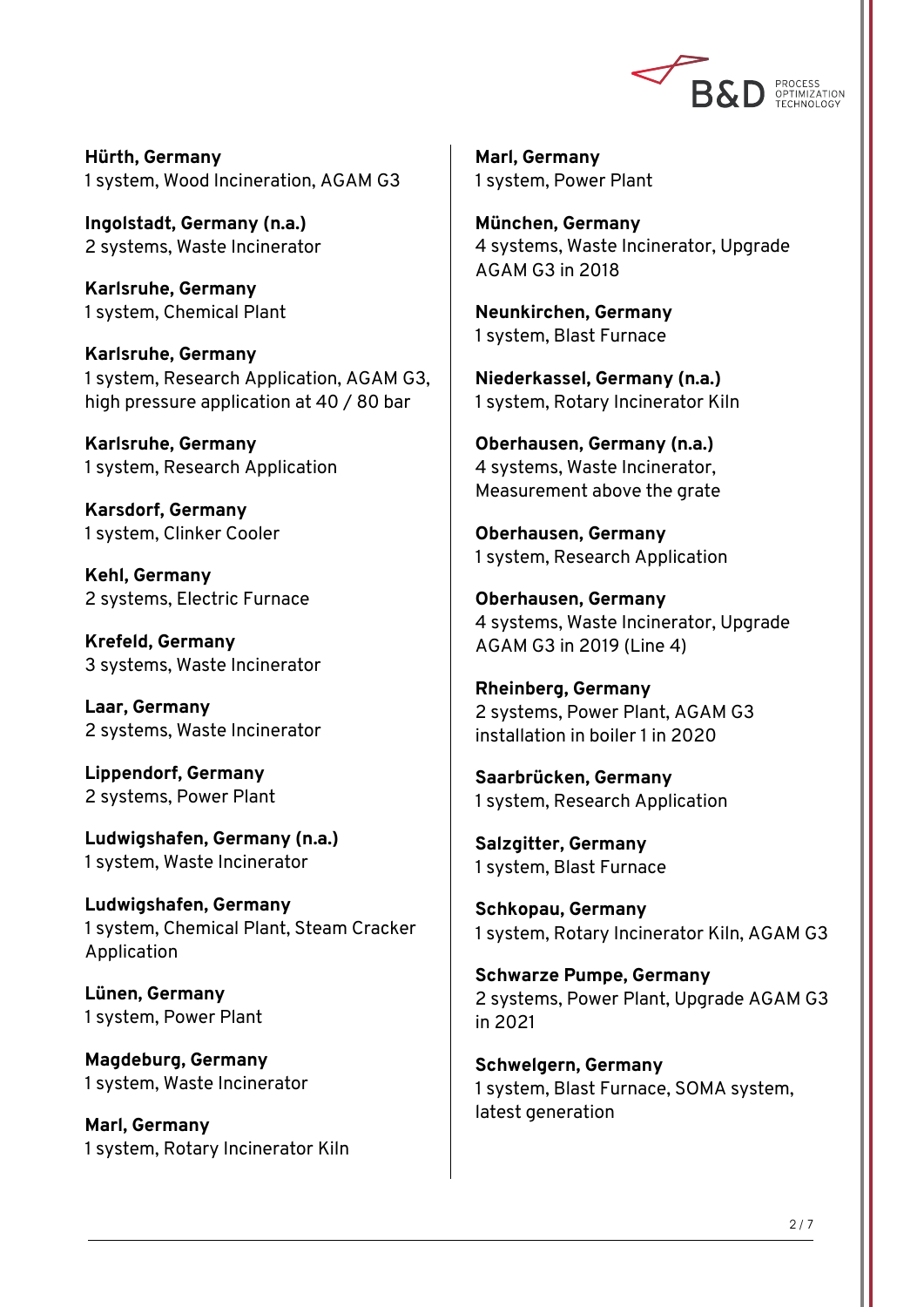

**Solingen, Germany** 2 systems, Waste Incinerator

**Spremberg, Germany** 1 system, Solid Recovered Fuel

**Staßfurt, Germany** 2 systems, Waste Incinerator, Upgrade to AGAM G3 in 2020

**Stockstadt, Germany** 1 system, Power Plant

**Völklingen, Germany** 1 system, Power Plant

**Weener, Germany** 1 system, Solid Recovered Fuel, Upgrade AGAM G3 in 2018

**Weisweiler, Germany** 2 systems, Waste Incinerator, AGAM G3 system for QAL1 qualification test

**Weisweiler, Germany (n.a.)** 3 systems, Power Plant

**Weisweiler, Germany** 3 systems, Waste Incinerator, Upgrade AGAM G3 in 2019

**Wiebaden, Germany** 1 system, Solid Recovered Fuel

**Narva, Estonia** 1 system, Power Plant

**Oulu, Finland** 1 system, Waste Incinerator

**Le Havre, France** 1 system, Power Plant

**Aberdeen, Great Britain** 1 system, Waste Incinerator, AGAM G3 **Drax, Great Britain** 2 systems, Power Plant

**Newport, Great Britain** 2 systems, Power Plant

**Plymouth, Great Britain** 1 system, Waste Incinerator

**Redcar, Great Britain** 1 system, Blast Furnace

**La Spezia, Italy** 1 system, Power Plant

**Kaunas, Lithuania** 1 system, Waste Incinerator, AGAM G3 with redundant control unit

**Vilnius, Lithuania** 1 system, Waste Incinerator

**Alkmaar, The Netherlands** 1 system, Waste Incinerator

**Dordrecht, The Netherlands** 1 system, Rotary Incinerator Kiln

**Dordrecht, The Netherlands** 1 system, Waste Incinerator

**Duiven, The Netherlands** 1 system, Waste Incinerator

**Hengelo, The Netherlands** 1 system, Waste Incinerator

**Ijmuiden, The Netherlands** 1 system, Blast Furnace

**Moerdijk, The Netherlands** 4 systems, Waste Incinerator

**Rotterdam, The Netherlands** 1 system, Solid Recovered Fuel, Upgrade AGAM G3 in 2019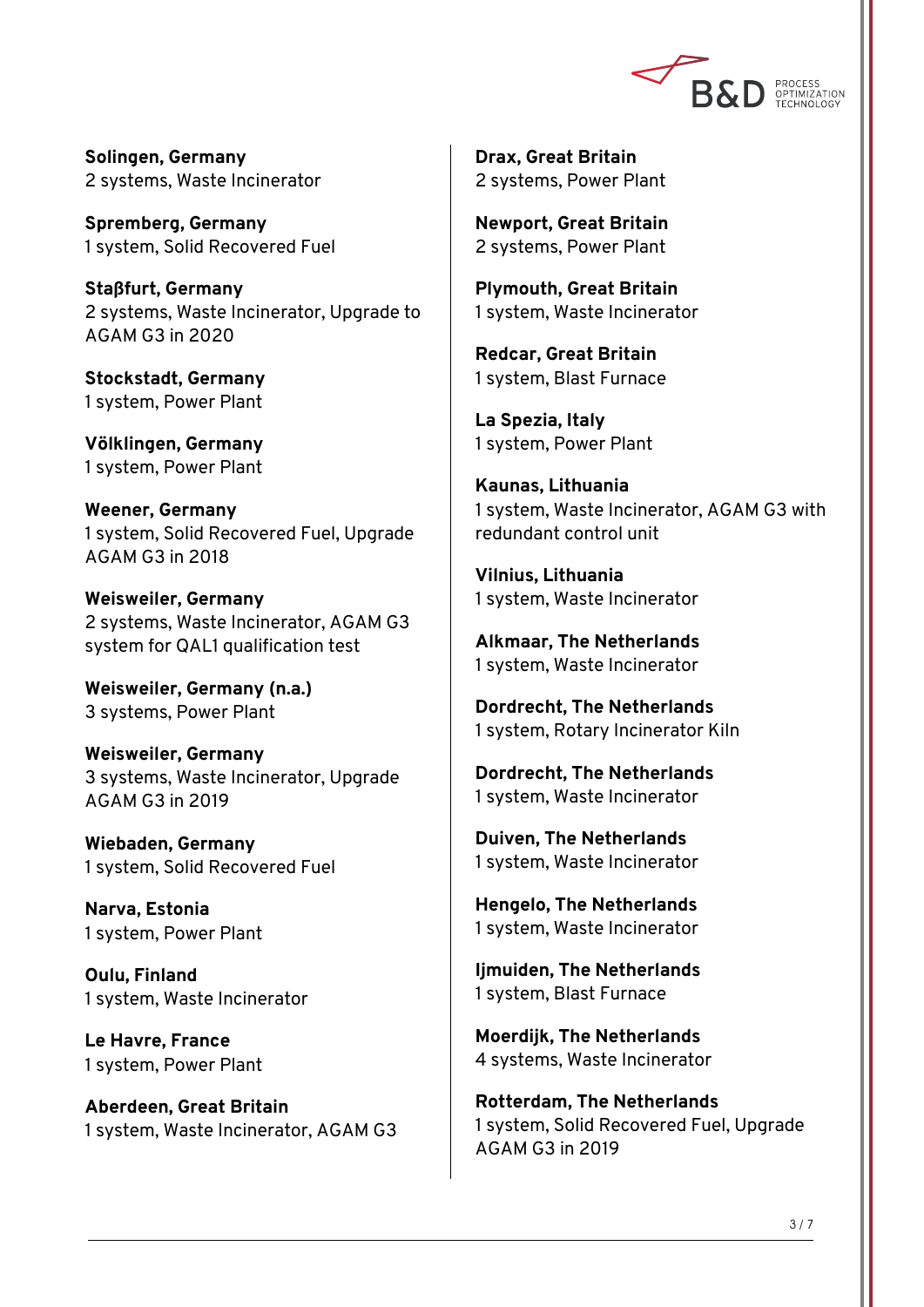

**Wijster, The Netherlands** 3 systems, Waste Incinerator

**Kilroot, Northen Irland** 2 systems, Power Plant

**Spittelau, Austria** 2 systems, Waste Incinerator

**Zwentendorf, Austria** 1 system, Waste Incinerator, Upgrade AGAM G3 in 2020

**Belchatow, Poland** 2 systems, Power Plant

**Bialysiok, Poland** 1 system, Waste Incinerator

**Gdansk, Poland** 4 systems, Power Plant

**Gdynia, Poland** 2 systems, Power Plant

**Gliwice, Poland** 1 system, Research Application

**Jaworzno, Poland** 4 systems, Power Plant

**Krakau, Poland** 2 systems, Power Plant

**Lodz, Poland** 1 system, Power Plant

**Lodz, Poland** 2 systems, Power Plant

**Opole, Poland** 2 systems, Power Plant

**Polaniec, Poland** 1 system, Power Plant, AGAM system with automatic combustion control

**Rybnik, Poland** 4 systems, Power Plant, AGAM system with automatic combustion control at boiler 4

**Siekierki, Poland** 1 system, Power Plant

**Szczecin, Poland** 2 systems, Waste Incinerator

**Lissabon, Portugal** 3 systems, Waste Incinerator

**Craiova, Romania** 2 systems, Power Plant, AGAM system with automatic combustion control

**Isalnita, Romania** 2 systems, Power Plant, AGAM system with automatic combustion control

**Rovinari, Romania** 3 systems, Power Plant, AGAM system with automatic combustion control, AGAM G3 installation in boiler 3, 4

**Turceni, Romania** 2 systems, Power Plant, AGAM system with automatic combustion control

**Cherepovets, Russia** 1 system, Blast Furnace

**Lipezk, Russia** 1 system, Blast Furnace

**Högbytorp, Sweden** 1 system, Waste Incinerator

**Jönköping, Sweden** 1 system, Waste Incinerator, Upgrade AGAM G3 in 2020

**Linköping, Sweden** 2 systems, Waste Incinerator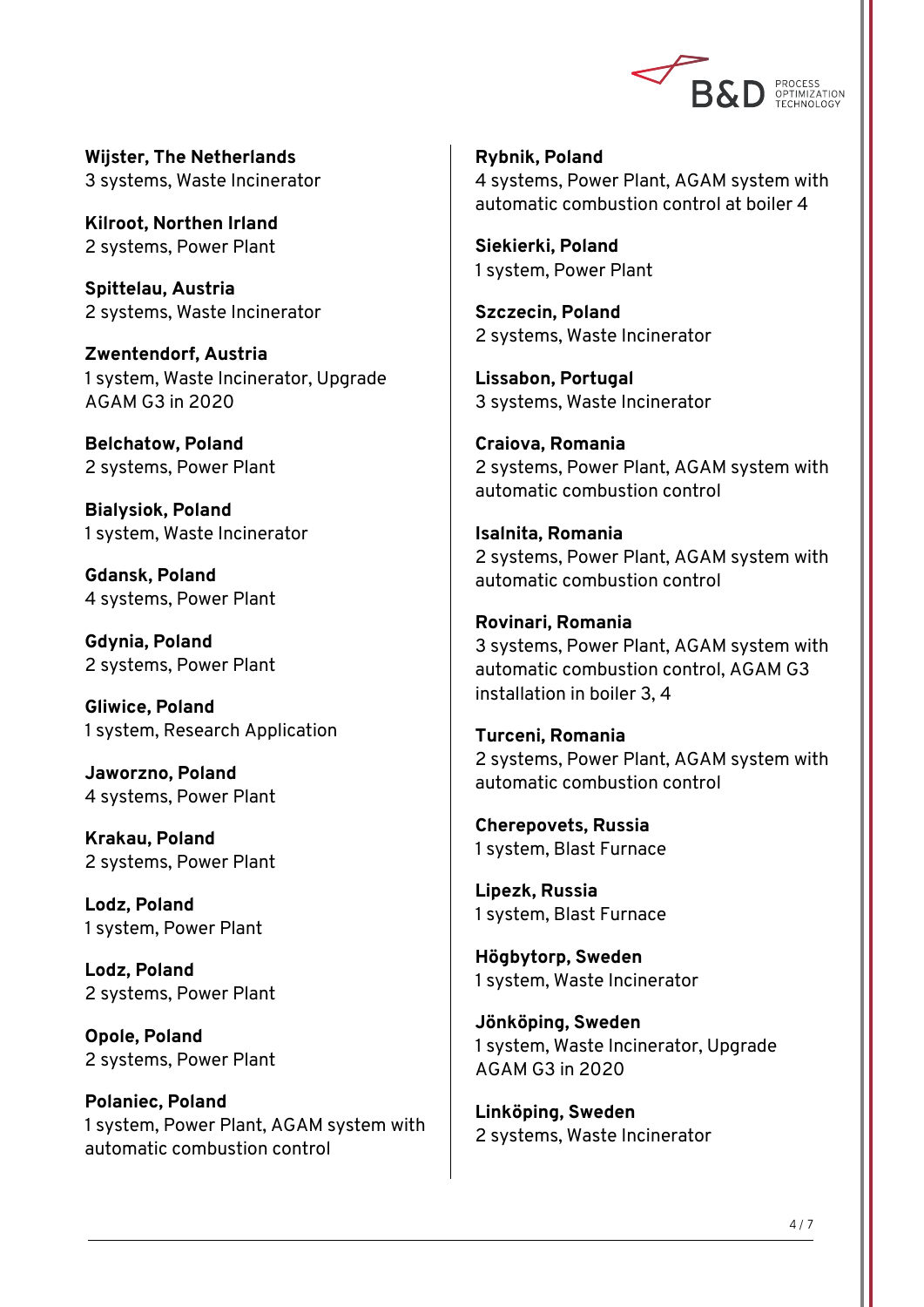

**Örebro, Sweden** 1 system, Waste Incinerator

**Södertälje, Sweden** 1 system, Waste Incinerator, AGAM G3

**Schweizerhalle, Switzerland** 2 systems, Acid Recovery Plant

**Novaky, Slowakia** 2 systems, Power Plant

**Melnik, Czech Republic** 6 systems, Power Plant

**Opatowice, Czech Republic** 4 systems, Power Plant

**Ostrava, Czech Republic** 3 systems, Power Plant

**Pocerady, Czech Republic** 4 systems, Power Plant

**Trebovice, Czech Republic** 1 system, Power Plant, AGAM G3

**Trebovice, Czech Republic** 2 systems, Power Plant, Upgrade AGAM G3 in 2019

**Trinec, Czech Republic** 2 systems, Blast Furnace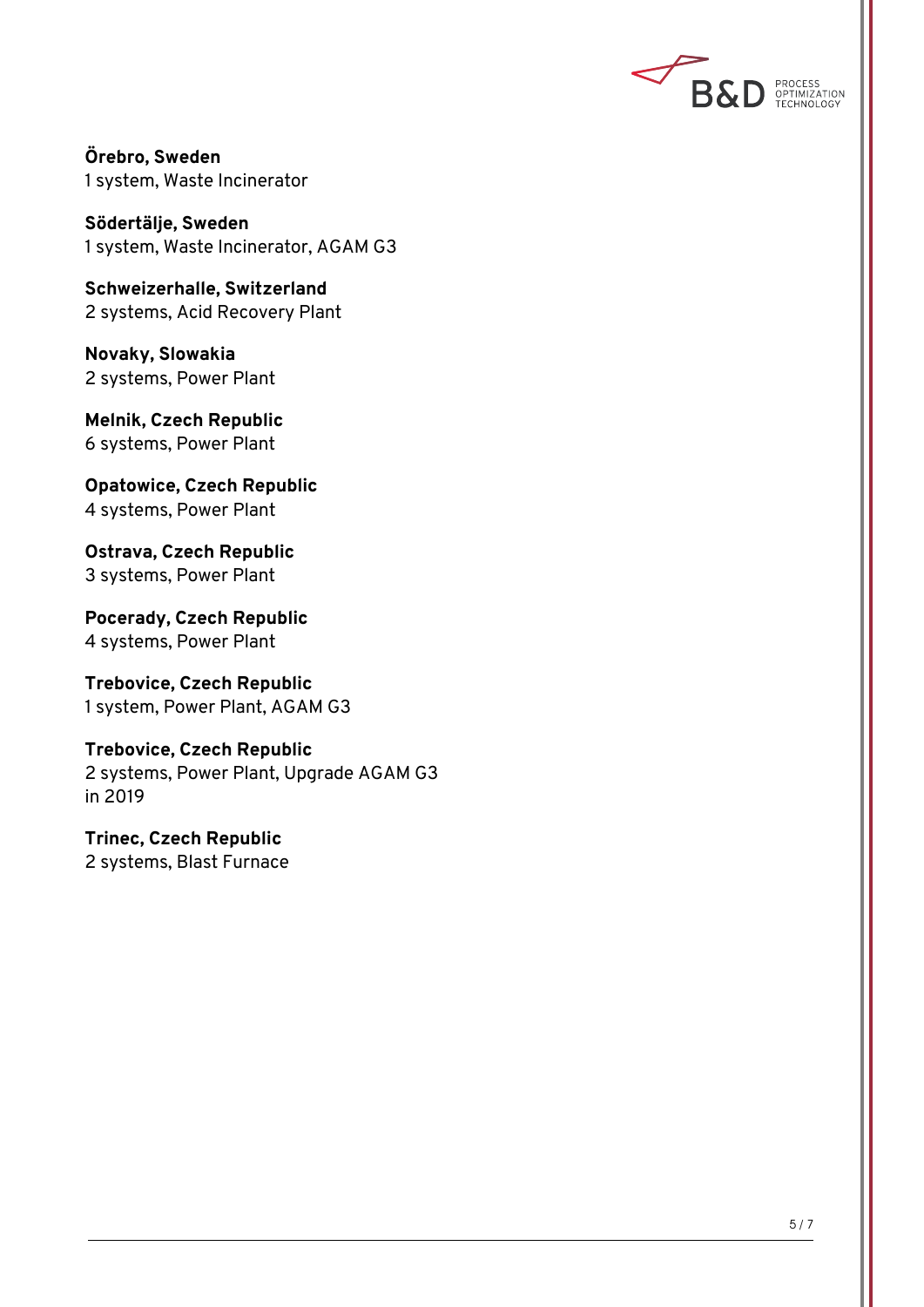

#### **Asia**

**Baotou, China** 1 system, Blast Furnace

**Chengde, China** 1 system, Power Plant, AGAM G3

**Chiping, China** 2 systems, Power Plant

**Handan, China** 1 system, Power Plant

**Hongkong, China** 6 systems, Waste Incinerator, AGAM G3

**Jilin, China** 1 system, Research Application

**Shanghai, China** 1 system, Waste Incinerator

**Shenfu, China** 1 system, Power Plant

**Taiyuan, China** 1 system, Blast Furnace

**Taiyuan, China** 1 system, Blast Furnace, AGAM G3

**Wucaiwan, China** 2 systems, Power Plant, Datang Power Group

**Wucaiwan, China** 2 systems, Power Plant, State Power Group

**Xinfa, China** 1 system, Power Plant, AGAM G3

**Barh, India** 3 systems, Power Plant **Koradi, India** 3 systems, Power Plant

**Kudgi, India** 3 systems, Power Plant

**Meenakshi, India** 2 systems, Power Plant

**Chiba, Japan** 1 system, Blast Furnace

**Wakayama, Japan** 2 systems, Blast Furnace

**Temirtau, Kazakhstan** 2 systems, Blast Furnace

**Nowokusnezk, Russia** 2 systems, Blast Furnace

**Daesan, South Korea** 1 system, Waste Incinerator, AGAM G3

**Gwangyang, South Korea** 2 systems, Blast Furnace

**Pohang, South Korea** 2 systems, Blast Furnace

**Taoyuan, Taiwan** 2 systems, Waste Incinerator, AGAM G3

**Erdemir, Turkey** 1 system, Blast Furnace

**Isdemir, Turkey** 1 system, Blast Furnace

**Iskenderun, Turkey (n.a.)** 1 system, Power Plant

**Kemerköy, Turkey** 3 systems, Power Plant, AGAM G3

**Yeniköy, Turkey** 2 systems, Power Plant, AGAM G3